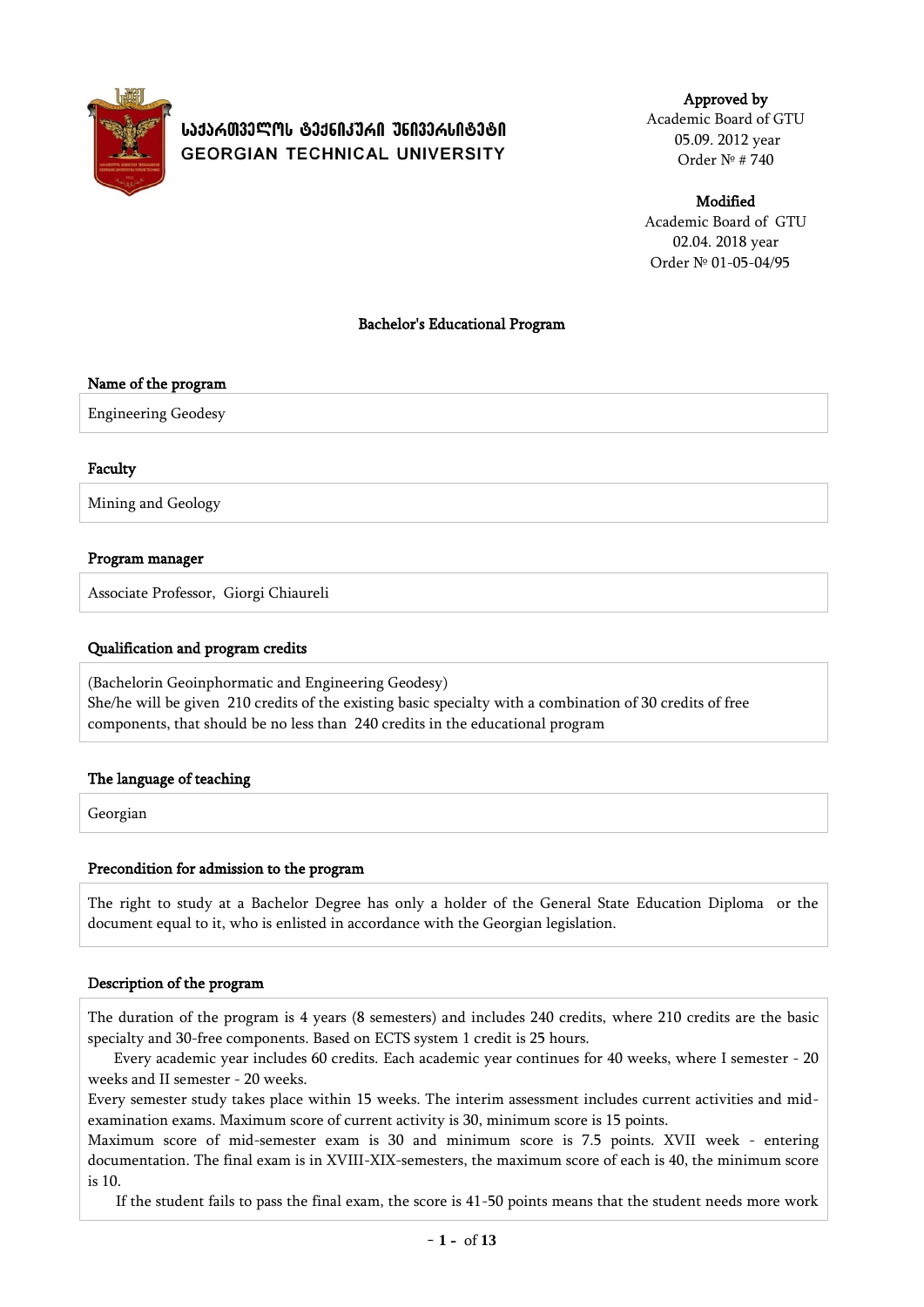to pass, and he / she is allowed to pass the exam once more with independent work. The additional examination shall be appointed at least 5 days after the final test results are declared in the final examination schedule.

The first academic year includes - 60 credits, where 17 credits are devoted to specialty subjects: engineering geodesy 1-2 credits, engineering geodesy 2-6credits, introduction to geoinformation systems – 4 credits, and introduction to digital photogrammetry, each 4 credits. The other 43 credits are dedicated to general subjects. Mathematics is taught in two semesters (5-5 credits), foreign language is taught in two semesters (3-3 credits), general physicsA, B - two semesters (4-4 credits). general chemistry - one semester (4 credits), Computer graphics subject has 3 credits and elective humanitarian subjects - 3 credits and general geology – in second semester (5 credits).

The second academic year includes - 60 credits, where 44 credits are dedicated to the specialty; the rest of 16 credits are covered by general subjects: of analytical geometry, fundamentals of work safety in geodesy enterprises, industry economy and management, fundamentals of geomorphology and environmental protection and ecology.

The third year includes - 60 credits, where 45 credits are dedicated to the subject of specialty. From the rest of 15 credits 10credits are dedicated to the free components, and, 5 credits – to the general subjects.

The last year includes - 60 credits, where 20 credits are free components, 10 credits for bachelor's work and 5 credit - practices, the rest 25 credits are for specialty elective subjects, which is divided into five optional groups, and, the student chooses one subject from each group.

## The purpose of the program

The aim of this program is to prepare a bachelor who will be able to work in the engineering-related activities at various stages of engineering constructions. For instance, she or he will be able the study of engineering objects, to design of the geometric parameters and study the deformations using geodesy. In addition, she or he will be able to assessing the design and accuracy of the networks. As well, the theoretical and practical knowledge in the geo information systems and remote sensing technologies will be acquired in this educational program.

#### Outcomes/competences (general and sectoral)

#### Knowledge and understanding:

- Knowledge of fundamentals of the work safety;
- knowledge of fundumentals for perferming of geodesic and mine surveying works;
- Obtaining a modern systematic knowledge of the geodetic and mine surveying works;
- Obtaining the relevant theoretical knowledge in educational program on the fundamental and special questions of engineering geodesy;
- Knowledge of fundamentals in both geoinformation systems and remote sensing technologies ;

# The ability to use knowledge in practice:

- Thickening of points of geodetic net and works of mapping Allocation the project to the area; Observing deformations of the built constructions by using geodetic equipment's; Performing cadastrial works, real estate surveying,recording and registration and issuance;
- Provision of mine surveying in mining in case of the investigation, design, construction, exploitation and liquidation of mineral deposits;
- Performing the main geodetic tasks on the construction site (field works, transfer benchmark from the surface to the storey's and underground, levelling the construction area). Underground orientation (horizontal and vertical surveying), underground traversing and levelling.
- Skill to use Geoinformation Technologies, including the desk and server software systems

#### Making judgments:

Formulating substantiated conclusions based on a new and established data, to solve engineering geodesic problems.

Ability to develop new information.

# Communicating skills: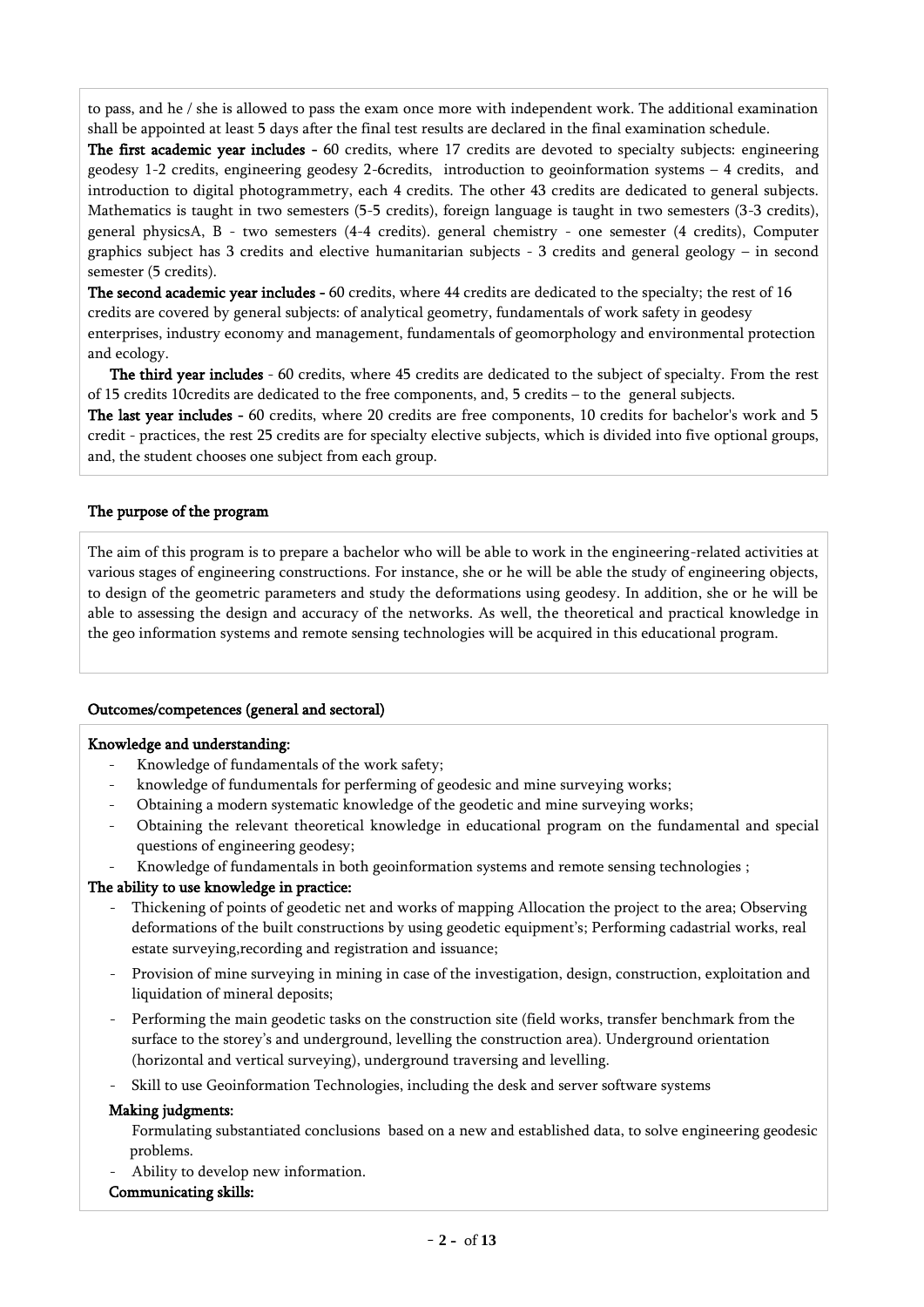- The ability to write in a succinct and understandable manner;
- Ability to create logically proved written structures;
- Ability to prepare relevant presentations or written information;
- Skills of writing formulation of complex issues;
- Ability to communicate in native and foreign languages;
- Ability to verbal formulation of complex issues;
- Ability to perform public speech;

# ability to learn:

- In order to develop professional knowledge and experience, both to determine own learning directions and continue study in the next education level (master's program).

# Values:

- Defense the professional values (accuracy, punctuality, objectivity, transparency,organization, etc.)
- Defense of norms of ethics and morals;
- Understanding geodetic professional values, evaluating relationships with colleagues and sharing the information.

# Methods of achieving learning outcomes (teaching and learning)

 $\boxtimes$  Lecture  $\boxtimes$  Seminar (team working)  $\boxtimes$  Practice  $\boxtimes$  Laboratory  $\boxtimes$  Practice Course paper/project  $\boxtimes$  Consultation  $\boxtimes$  Independent work

Based on the specific course of study in the learning process, the relevant below listed activities of the teachinglearning methods are used, which are reflected in the relevant training courses (syllabus): (Discussion, debate, presentation, group work, etc.)

Verbal or orally transmitted - Narration, talking and so forth belong to this activity. In this process the teacher orally transmittes and explaines study material and the students actively perceive and learn it through listening, remembering and thinking.

Discussion / debate - are one of the most common activities of interactive teaching. Discussion process increases the quality and activity of students' engagement. Discussion can be turned into arguments and this process is not limited to the questions asked by the teacher. It develops the ability of the student to reason and justify their opinion.

Cooperative learning is a learning strategy when each member of the group is obliged not only to examine himself but also to help his/her team-mate to study the subject better. Each member of the group works on the problem, until all of them master the issue.

Collaborative work - By using this activity, teaching implies division of the students' group and assignment of teaching tasks to them. The group members individually work on the issue and in parallel share their opinions with other members of the group. Due to the set objective, it is possible to divide the functions among the members during the group's working process. This strategy provides all students maximum engagement in the learning process.

Implication - It is quite effective in terms of achieving the result. In many cases, it is better to provide the students with audio and visual materials simultaneously. The study material can be demonstrated by both the teacher and the student. This activity helps us to demonstrate different levels of learning material, to specify what students will have to do independently; at the same time, this strategy visually reflects the essence of the topic/ problem. Demonstration may be simple.

Analysis - helps us to divide the study material into constituent parts. This will simplify the detailed coverage of individual issues within a difficult problem.

Case study - the teacher will discuss concrete cases with the students, and study the issue thoroughly. For example, in the safety of engineering, it can be a case of a particular accident or disaster, in the political science concrete, for example, the Karabakh problem (Armenia-Azerbaijan conflict) analysis and etc.

The script - implies the following activities: making extracts, records, notes, theses, abstract or essay and other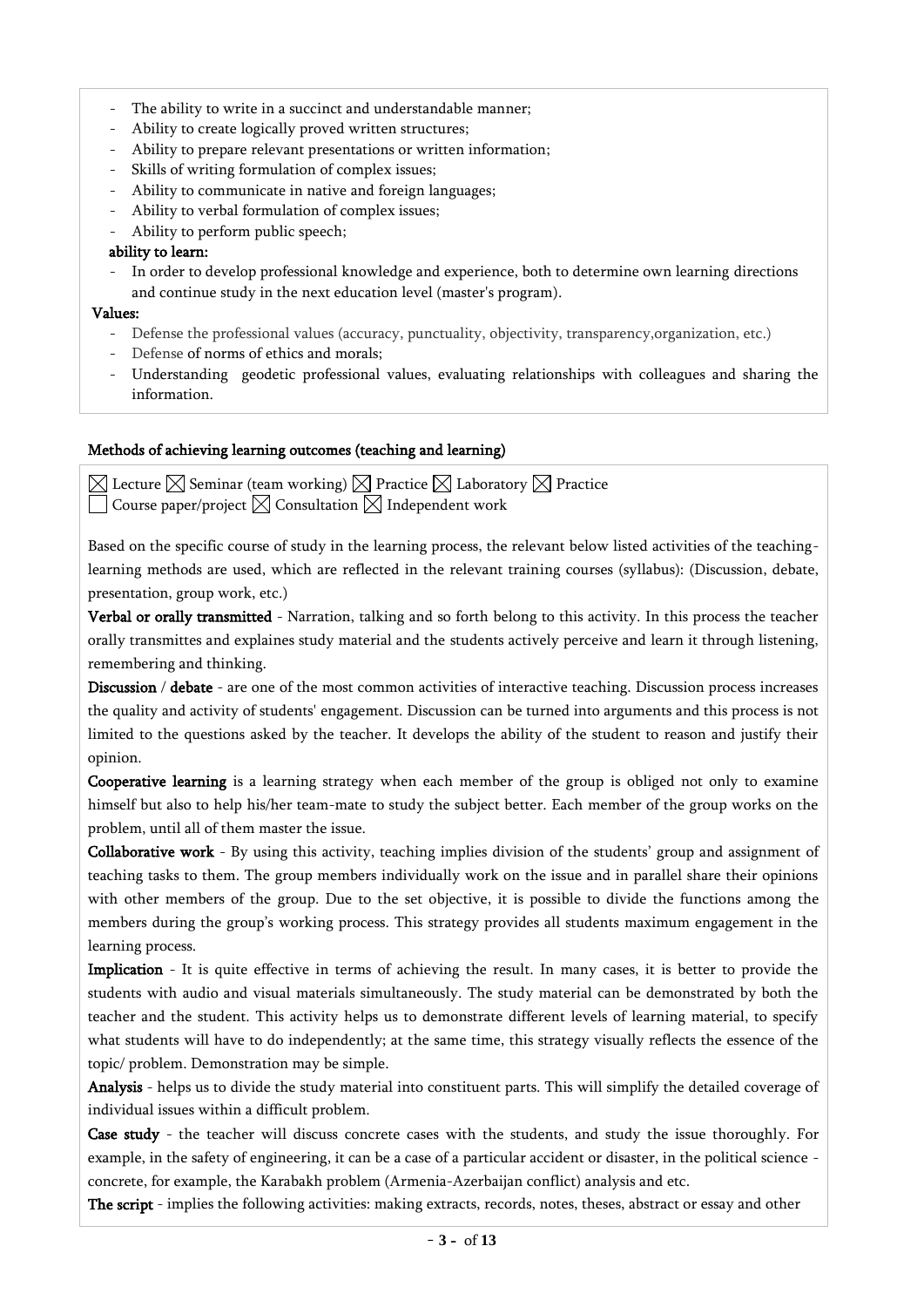Practical methods – It combines all teaching forms that sets up interpersonal skills for students. In this case the student is independent from performing some action outcoming from the acquired knowledge.

Explanation - is based on the discussion on the issue. The teacher gives a concrete example from the material, which is discussed in detail within the given topic.

Induction - is such a form of transmitting any knowledge when the process of thinking in the course of the study is directed towards generalization, in other words when delivering the material the process is going from concrete to general.

Deduction - is such a form of transmitting any knowledge, which based on general knowledge represents logical process of discovering new knowledge in other words, the process is going from general to concrete.

Action-oriented training - requires active involvement of the teacher and student in the teaching process, where the practical interpretation of theoretical material is of special significance.

Brain storming - this activity implies to form and promote radically different opinion, idea on concrete issue/problem. This activity contributes to the development of a creative approach to the problem. Its application is effective in case of a large number of students and consists of several main stages:

- Problem / issue determination in a creative perspective;

- In a certain period of time, without criticism, note the ideas expressed by the listeners (mainly on the board);

- Determination of assessment criteria to determine the establish the conformity of the idea with the aim of the research;

- Assessment of selected ideas with predetermined criteria;

- By process of elimination, distinguish those ideas that are most relevant to the issue.

- Demonstration of the highest evaluation idea as the best way to solve the set problem.

Consultations - The student has to be assisted by the teacher to acquire habits of the independent work, to direct the work on the study literature and other sources in a correct manner, and clear up the issues raised during one's own work

#### Student knowledge assessment system

Grading system is based on a 100-point scale.

Positive grades:

- (A) Excellent the rating of 91-100 points;
- $(B)$  Very good - the rating of 81-90 points
- (C) Good the rating of 71-80 points
- (D) Satisfactory the rating of 61-70 points
- (E) Enough the rating of 51-60 points

Negative grades:

- (FX) Did not pass 41-50 points of rating, which means that the student needs more work to pass and is given the right to take the exam once more with independent work;
- (F) Failed 40 points and less, which means that the work carried out by the student is not enough and he/she has to learn the subject from the beginning.

#### Field of employment

Mining profile industries: mines, ores, quarries. Organizations engaged in designing and construction of shafts, mines and other underground structures. Ministry of Environmental Protection and Agriculture; Ministries of Defense, Finance, Economy and Sustainable Development; as well as the Ministry of Justice (Public Registry).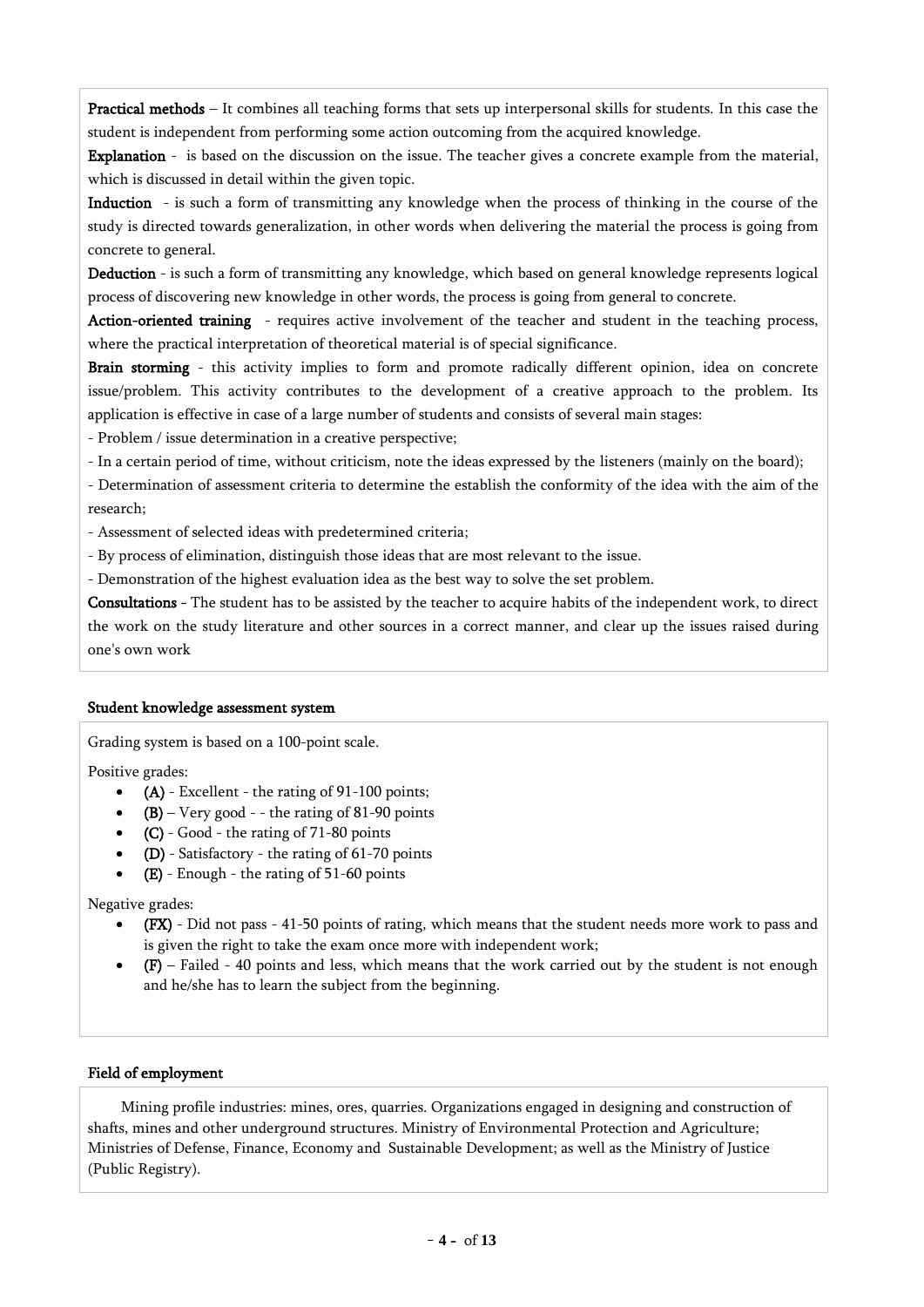# Opportunity to continue learning

Master's Educational Programs

# Human and material resources necessary for the implementation of the program

The description of human and material resources are in the attached syllables and files.

# Number of attached syllabus: 85

## Program subject load

|      |                                                       |                                         |        |             | <b>ECTS</b> Credits |    |          |    |     |             |  |  |  |
|------|-------------------------------------------------------|-----------------------------------------|--------|-------------|---------------------|----|----------|----|-----|-------------|--|--|--|
| Nº   | Subject                                               | Precondition of admit                   | I Year |             | II Year             |    | III Year |    |     | IV Year     |  |  |  |
|      |                                                       |                                         |        |             | Semester            |    |          |    |     |             |  |  |  |
|      |                                                       |                                         | I      | $_{\rm II}$ | Ш                   | IV | V        | VI | VII | <b>VIII</b> |  |  |  |
| 1    | Elements of Linear Algebra and Calculus               | Does not have                           | 5      |             |                     |    |          |    |     |             |  |  |  |
| 2    | General Physics A                                     | Does not have                           | 4      |             |                     |    |          |    |     |             |  |  |  |
| 3    | Engineering geodesy 1                                 | Does not have                           | 3      |             |                     |    |          |    |     |             |  |  |  |
| 4    | Computer Technologies                                 | Does not have                           | 4      |             |                     |    |          |    |     |             |  |  |  |
| 5    | General Chemistry                                     | Does not have                           | 4      |             |                     |    |          |    |     |             |  |  |  |
| 6    | <b>Computer Engineers Graphics</b>                    | Does not have                           | 3      |             |                     |    |          |    |     |             |  |  |  |
| 7    | Foreign language:                                     |                                         |        |             |                     |    |          |    |     |             |  |  |  |
| 7.1  | English for Technical Specialities 1                  | Does not have                           |        |             |                     |    |          |    |     |             |  |  |  |
| 7.2  | Russian for Technical Specialities 1                  | Does not have                           | 3      |             |                     |    |          |    |     |             |  |  |  |
| 7.3  | French for Technical Specialities 1                   | Does not have                           |        |             |                     |    |          |    |     |             |  |  |  |
| 7.4  | German for Technical Specialities 1                   | Does not have                           |        |             |                     |    |          |    |     |             |  |  |  |
| 8    | Introduction to GIS                                   | Does not have                           | 4      |             |                     |    |          |    |     |             |  |  |  |
| 9    | Elements of Mathematical Analysis                     | Elements of Linear Algebra and Calculus |        | 5           |                     |    |          |    |     |             |  |  |  |
| 10   | General Physics B                                     | General Physics A                       |        | 4           |                     |    |          |    |     |             |  |  |  |
| 11   | Foreign language:                                     |                                         |        |             |                     |    |          |    |     |             |  |  |  |
| 11.1 | English for Technical Specialities 2                  | English for Technical Specialities 1    |        |             |                     |    |          |    |     |             |  |  |  |
| 11.2 | Russian for Technical Specialities 2                  | Russian for Technical Specialities 1    |        | 3           |                     |    |          |    |     |             |  |  |  |
| 11.3 | French for Technical Specialities 2                   | French for Technical Specialities 1     |        |             |                     |    |          |    |     |             |  |  |  |
| 11.4 | German for Technical Specialities 2                   | German for Technical Specialities 1     |        |             |                     |    |          |    |     |             |  |  |  |
| 12   | Elective humanitarian:                                |                                         |        |             |                     |    |          |    |     |             |  |  |  |
| 12.1 | Academic Writing Elements                             | Does not have                           |        |             |                     |    |          |    |     |             |  |  |  |
| 12.2 | The Modern Language of Communications<br>Technologies | Does not have                           |        |             |                     |    |          |    |     |             |  |  |  |
| 12.3 | Culture and modernity                                 | Does not have                           |        | 3           |                     |    |          |    |     |             |  |  |  |
| 12.4 | History of Technical design                           | Does not have                           |        |             |                     |    |          |    |     |             |  |  |  |
| 12.5 | History of Georgia                                    | Does not have                           |        |             |                     |    |          |    |     |             |  |  |  |
| 12.6 | Introduction to Sociology                             | Does not have                           |        |             |                     |    |          |    |     |             |  |  |  |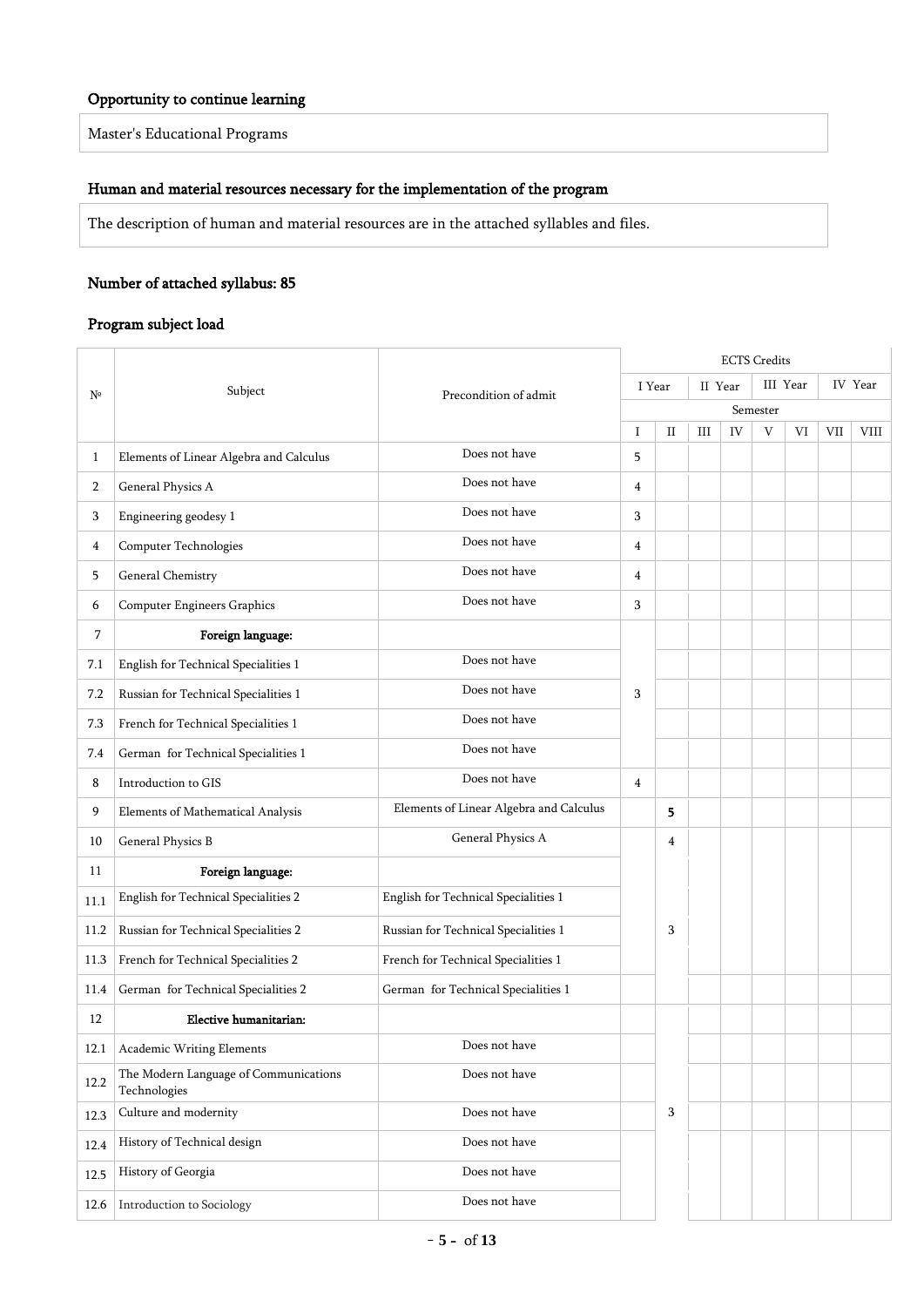| 12.7 | Does not have<br>The basics of philosophy                            |                                                                             |   |   |   |   |   |   |  |
|------|----------------------------------------------------------------------|-----------------------------------------------------------------------------|---|---|---|---|---|---|--|
| 12.8 | Introduction to Psychology                                           | Does not have                                                               |   |   |   |   |   |   |  |
| 13   | Engineering geodesy 2                                                | Engineering geodesy 1                                                       | 6 |   |   |   |   |   |  |
| 14   | Introduction to fotogrammetry                                        | Does not have                                                               | 4 |   |   |   |   |   |  |
| 15   | General Geology                                                      | Does not have                                                               | 5 |   |   |   |   |   |  |
| 16   | Geoinformation systems                                               | Introduction to GIS                                                         |   | 5 |   |   |   |   |  |
| 17   | Field Economics and Management                                       | Does not have                                                               |   | 3 |   |   |   |   |  |
| 18   | Work safety at work mining enterprises                               | Does not have                                                               |   | 3 |   |   |   |   |  |
| 19   | Environment rotection and cology 3                                   | Does not have                                                               |   | 3 |   |   |   |   |  |
| 20   | Basic of cartography                                                 | Does not have                                                               |   | 4 |   |   |   |   |  |
| 21   | Equipment studies in geodesyA                                        | Engineering geodesy 2                                                       |   | 4 |   |   |   |   |  |
| 22   | Mathematical processing of measurements<br>results A                 | Does not have                                                               |   | 4 |   |   |   |   |  |
| 23   | Short Course in Analytical Geometry                                  | Does not have                                                               |   | 4 |   |   |   |   |  |
| 24   | Fundamentals of mine surveying                                       | Engineering geodesy 2                                                       |   |   | 3 |   |   |   |  |
| 25   | Mathematical processing of measurements<br>results B                 | Mathematical processing of measurements<br>results A                        |   |   | 5 |   |   |   |  |
| 26.1 | Fundamental of geomorphology                                         | Does not have                                                               |   |   | 3 |   |   |   |  |
| 26.2 | Mining-Industrial Geology                                            | General Geology                                                             |   |   |   |   |   |   |  |
| 27   | Introduction to remote sensing                                       | Does not have                                                               |   |   | 4 |   |   |   |  |
| 28   | GIS cartography                                                      | Introduction to GIS                                                         |   |   | 4 |   |   |   |  |
| 29   | Land use planning                                                    | Does not have                                                               |   |   | 4 |   |   |   |  |
| 30   | Equipment studies in geodesy B                                       | Equipment studies in geodesy A                                              |   |   | 7 |   |   |   |  |
| 31   | Land cadastre                                                        | Does not have                                                               |   |   |   | 5 |   |   |  |
| 32   | Underground Mines and the Construction of<br><b>Buildinds Basics</b> | Does not have                                                               |   |   |   | 5 |   |   |  |
| 33   | Modern geodesic systems A                                            | Equipment studies in geodesyB                                               |   |   |   | 4 |   |   |  |
| 34   | Higher geodesy                                                       | Mathematical processing of measurements<br>results B                        |   |   |   | 6 |   |   |  |
| 35   | Aerial photography                                                   | Introduction to fotogrammetry                                               |   |   |   | 5 |   |   |  |
| 36   | Mine surveying                                                       | Fundamentals of mine surveying                                              |   |   |   |   | 5 |   |  |
| 37   | Mining geometry 1                                                    | Fundamentals of mine surveying                                              |   |   |   |   | 5 |   |  |
| 38   | General gravimetry                                                   | Does not have                                                               |   |   |   |   | 4 |   |  |
| 39   | Appled geodesy 1                                                     | Aerial photography,<br>Mathematical processing of measurements<br>results B |   |   |   |   | 4 |   |  |
| 40   | Modern geodesic systems B                                            | Modern geodesic systems A                                                   |   |   |   |   | 7 |   |  |
| 41   | Group 1 of Elective Subjects                                         |                                                                             |   |   |   |   |   |   |  |
| 41.1 | Case of mine surveying                                               | Mine surveying                                                              |   |   |   |   |   | 5 |  |
| 41.2 | Appled geodesy 2                                                     | Appled geodesy1                                                             |   |   |   |   |   | 5 |  |
| 41.3 | Basics of land law                                                   | Does not have                                                               |   |   |   |   |   | 5 |  |
| 42   | Group 2 of Elective Subjects                                         |                                                                             |   |   |   |   |   |   |  |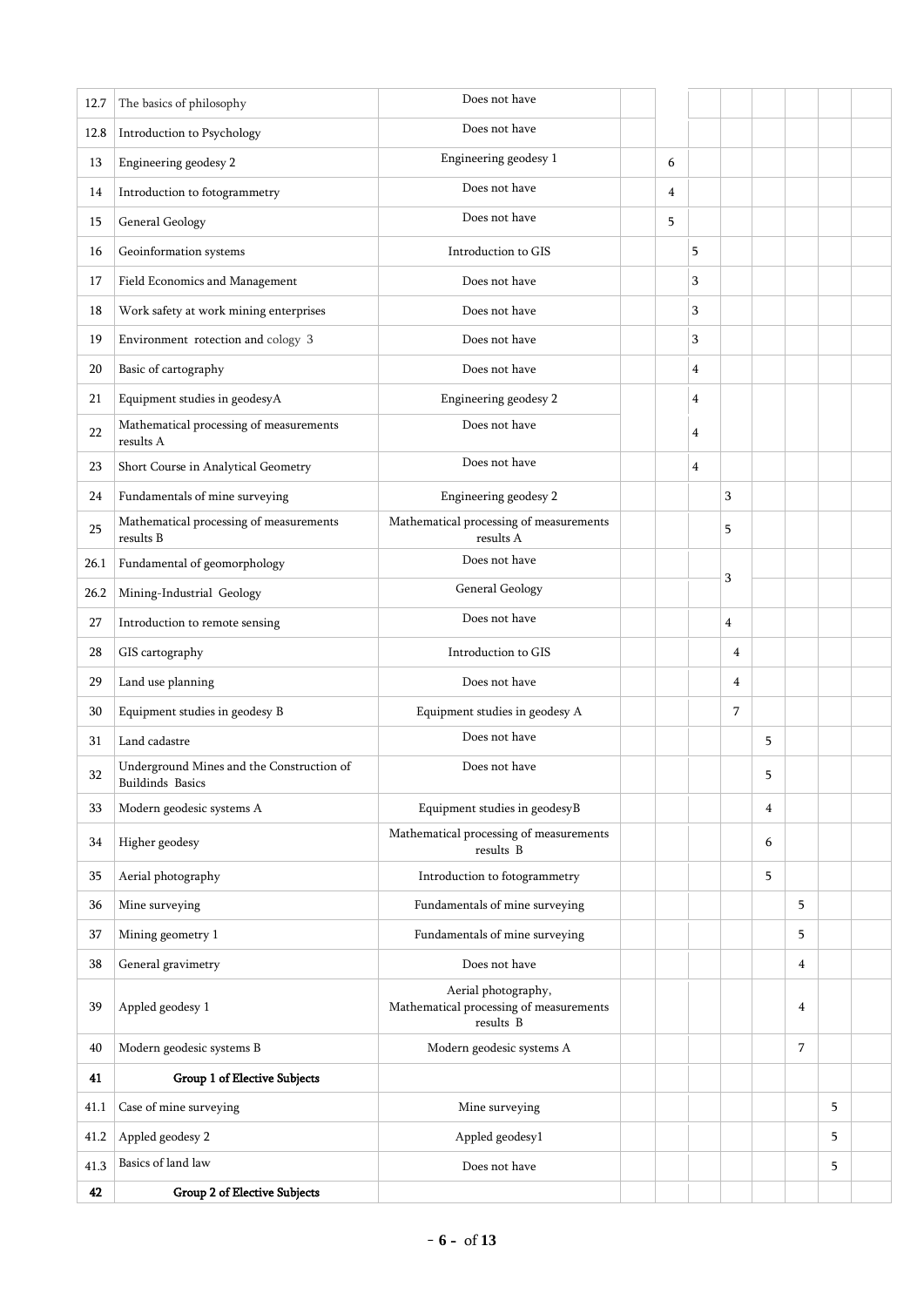| 42.1 | Minerals in Mineral Processing Technology                         | Does not have      |    |    |    |    |     |    | 5  |    |
|------|-------------------------------------------------------------------|--------------------|----|----|----|----|-----|----|----|----|
| 42.2 | Building technology                                               | Does not have      |    |    |    |    |     |    | 5  |    |
| 42.3 | Administration of Land                                            | Does not have      |    |    |    |    |     |    | 5  |    |
| 43   | Group 3 of Elective Subjects                                      |                    |    |    |    |    |     |    |    |    |
| 43.1 | Mining geometry                                                   | Mining geometry 1  |    |    |    |    |     |    | 5  |    |
| 43.2 | Geodetic gravimetry                                               | General gravimetry |    |    |    |    |     |    | 5  |    |
| 43.3 | Spatial information systems of land                               | Does not have      |    |    |    |    |     |    | 5  |    |
| 44   | Group 4 of Elective Subjects                                      |                    |    |    |    |    |     |    |    |    |
| 44.1 | Underground Processing ofMinerals                                 | Does not have      |    |    |    |    |     |    | 5  |    |
| 44.2 | The Basics of City Planning                                       | Does not have      |    |    |    |    |     |    | 5  |    |
| 44.3 | Urban cadastre                                                    | Land cadastre      |    |    |    |    |     |    | 5  |    |
| 45   | Group 5 of Elective Subjects                                      |                    |    |    |    |    |     |    |    |    |
| 45.1 | Mining safety and aerologic                                       | Does not have      |    |    |    |    |     |    | 5  |    |
| 45.2 | General Engineering Geology                                       | Does not have      |    |    |    |    |     |    | 5  |    |
| 45.3 | Land (real estate) registration                                   | Land cadastre      |    |    |    |    |     |    | 5  |    |
| 46   | Bachelors thesis in engineering geodesy                           | Does not have      |    |    |    |    |     |    |    | 10 |
| 47   | Training practice in geodesy                                      | Does not have      |    |    |    |    |     |    |    | 5  |
|      | Free components (Each 5 credits)                                  |                    |    |    |    |    | 5   | 5  | 5  | 15 |
|      | Mine mechanical equipment<br>1.<br>(4 credit)                     | Does not have      |    |    |    |    |     |    |    |    |
|      | The Technology of Construction of<br>2.<br>underground Structures | Does not have      |    |    |    |    |     |    |    |    |
|      | Numismatics and Bonistics<br>3.                                   | Does not have      |    |    |    |    |     |    |    |    |
|      | Financial institutions and markets<br>4.                          | Does not have      |    |    |    |    |     |    |    |    |
|      | 5.<br>History of religions                                        | Does not have      |    |    |    |    |     |    |    |    |
|      | Tourism<br>6.                                                     | Does not have      |    |    |    |    |     |    |    |    |
| 48   | Politology<br>7.                                                  | Does not have      |    |    |    |    |     |    |    |    |
|      | Monuments of World Culture Heritage (6<br>8.<br>credit)           | Does not have      |    |    |    |    |     |    |    |    |
|      | Museology (4 credit)<br>9.                                        | Does not have      |    |    |    |    |     |    |    |    |
|      | Cultural Heritage and Tourism<br>10.                              | Does not have      |    |    |    |    |     |    |    |    |
|      | Chromatics<br>11.                                                 | Does not have      |    |    |    |    |     |    |    |    |
|      | 12. Teknospero and ecosystem                                      | Does not have      |    |    |    |    |     |    |    |    |
|      | 13. All about oil                                                 | Does not have      |    |    |    |    |     |    |    |    |
|      | 14. Democracy and Citienship                                      | Does not have      |    |    |    |    |     |    |    |    |
|      |                                                                   | per semester       | 30 | 30 | 30 | 30 | 30  | 30 | 30 | 30 |
|      | Per year                                                          |                    |    |    | 60 |    | 60  |    |    | 60 |
|      | Total                                                             |                    |    |    |    |    | 240 |    |    |    |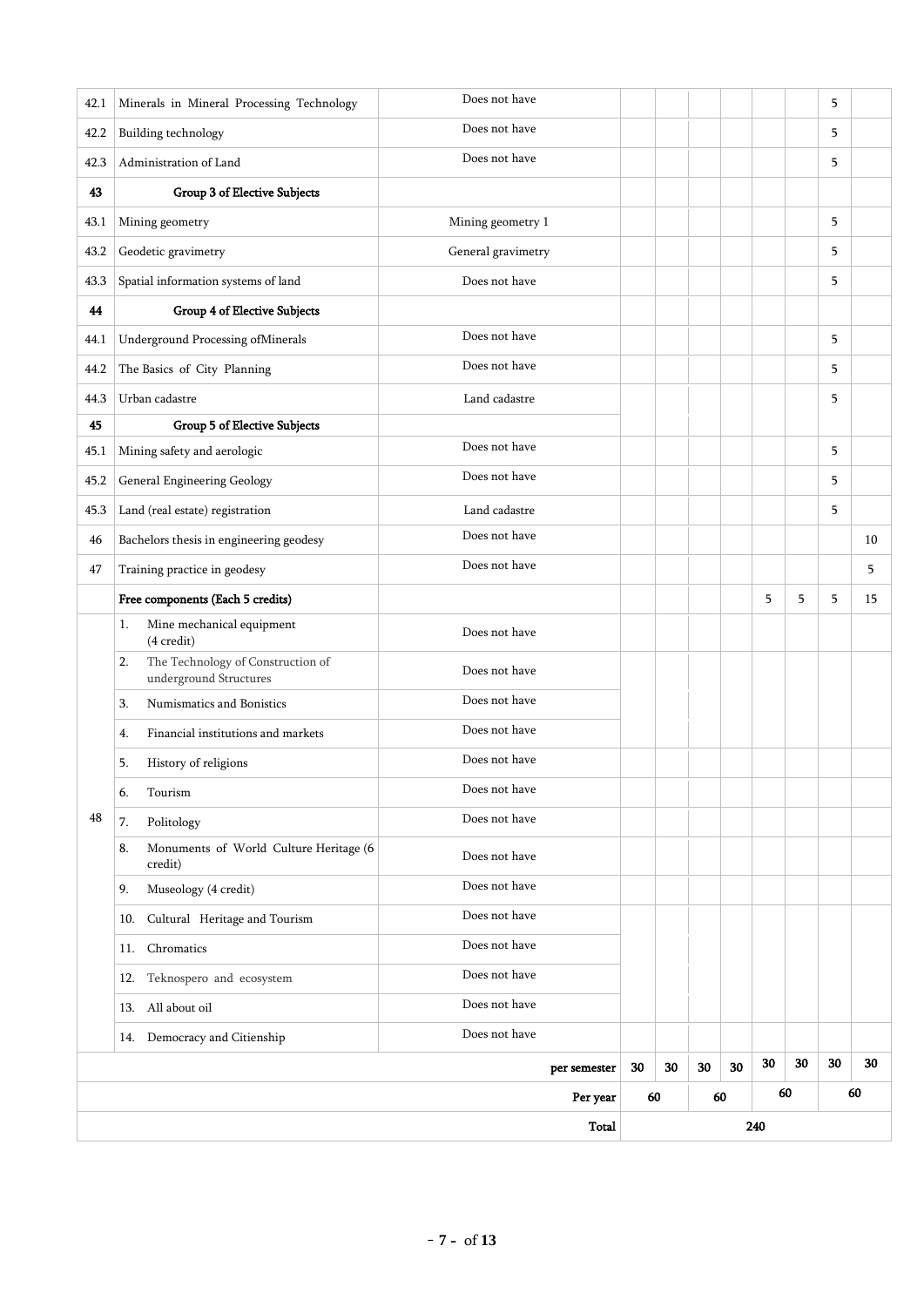# Map of learning outcomes

| $\mathbf X$<br>$\mathbf X$<br>$\mathbf X$<br>Elements of Linear Algebra and Calculus<br>$\mathbf{1}$<br>$\overline{2}$<br><b>General Physics A</b><br>X<br>X<br>X<br>Engineering geodesy 1<br>3<br>X<br>X<br>X<br>Computer Technologies<br>$\mathbf X$<br>X<br>$\overline{4}$<br>X<br><b>General Chemistry</b><br>X<br>$\mathbf X$<br>$\mathbf X$<br>5<br>X<br>Computer Engineers Graphics<br>X<br>X<br>X<br>6<br>7<br>Foreign language:<br>English for Technical Specialities - 1<br>7.1<br>X<br>X<br>X<br>X<br>Russian for Technical Specialities - 1<br>$\mathbf X$<br>7.2<br>X<br>X<br>X<br>French for Technical Specialities - 1<br>7.3<br>X<br>X<br>X<br>X<br>7.4<br>German for Technical Specialities - 1<br>X<br>X<br>X<br>X<br>Introduqtion to GIS<br>$\mathbf X$<br>8<br>X<br>X<br>9<br><b>Elements of Mathematical Analysis</b><br>X<br>X<br>X<br><b>General Physics B</b><br>X<br>10<br>X<br>X<br>Foreign language:<br>11<br>English for Technical Specialities - 2<br>11.1<br>X<br>X<br>X<br>X<br>Russian for Technical Specialities - 2<br>11.2<br>X<br>X<br>X<br>X<br>French for Technical Specialities - 2<br>11.3<br>X<br>X<br>X<br>X<br>$\mathbf X$<br>$\mathbf X$<br>German for Technical Specialities - 2<br>X<br>X<br>11.4<br>$12\,$<br>Elective humanitarian:<br>12.1<br>Academic Writing Elements<br>X<br>X<br>X<br>The Modern Language of Communications Technologies<br>12.2<br>X<br>X<br>X<br>Culture and modernity<br>12.3<br>$\mathbf X$<br>X<br>X<br>History of Technical design<br>12.4<br>X<br>X<br>X<br>History of Georgia<br>12.5<br>X<br>X<br>X<br>X<br>Introduction to Sociology<br>12.6<br>X<br>X<br>X<br>X<br>The basics of philosophy<br>$\mathbf X$<br>12.7<br>X<br>X<br>12.8<br>Introduction to Psychology<br>X<br>X<br>X<br>Engineering geodesy 2<br>13<br>X<br>X<br>X<br>X<br>Introduction to fotogrammetry<br>$\mathbf X$<br>14<br>X<br>X<br><b>General Geology</b><br>$\mathbf X$<br>15<br>X<br>X<br>Geoinformation systems<br>$\mathbf X$<br>X<br>X<br>16<br>Field Economics and Management<br>17<br>X<br>X<br>X<br>X<br>Work safety at work mining enterprises<br>$\mathbf X$<br>18<br>X<br>X<br>Environment rotection and cology 3<br>$\mathbf X$<br>X<br>19<br>X<br>Basic of cartography<br>20<br>X<br>X<br>X<br>Equipment studies in geodesy A<br>21<br>X<br>X<br>X | $N^{\circ}$ | Subject | Knowledge and understanding | Ability to use knowledge in practice | Making judgments | Communication skill | Ability to learn | Values |
|----------------------------------------------------------------------------------------------------------------------------------------------------------------------------------------------------------------------------------------------------------------------------------------------------------------------------------------------------------------------------------------------------------------------------------------------------------------------------------------------------------------------------------------------------------------------------------------------------------------------------------------------------------------------------------------------------------------------------------------------------------------------------------------------------------------------------------------------------------------------------------------------------------------------------------------------------------------------------------------------------------------------------------------------------------------------------------------------------------------------------------------------------------------------------------------------------------------------------------------------------------------------------------------------------------------------------------------------------------------------------------------------------------------------------------------------------------------------------------------------------------------------------------------------------------------------------------------------------------------------------------------------------------------------------------------------------------------------------------------------------------------------------------------------------------------------------------------------------------------------------------------------------------------------------------------------------------------------------------------------------------------------------------------------------------------------------------------------------------------------------------------------------------------------------------------------------------------------------------------------------------------------------------------------------------------------|-------------|---------|-----------------------------|--------------------------------------|------------------|---------------------|------------------|--------|
|                                                                                                                                                                                                                                                                                                                                                                                                                                                                                                                                                                                                                                                                                                                                                                                                                                                                                                                                                                                                                                                                                                                                                                                                                                                                                                                                                                                                                                                                                                                                                                                                                                                                                                                                                                                                                                                                                                                                                                                                                                                                                                                                                                                                                                                                                                                      |             |         |                             |                                      |                  |                     |                  |        |
|                                                                                                                                                                                                                                                                                                                                                                                                                                                                                                                                                                                                                                                                                                                                                                                                                                                                                                                                                                                                                                                                                                                                                                                                                                                                                                                                                                                                                                                                                                                                                                                                                                                                                                                                                                                                                                                                                                                                                                                                                                                                                                                                                                                                                                                                                                                      |             |         |                             |                                      |                  |                     |                  |        |
|                                                                                                                                                                                                                                                                                                                                                                                                                                                                                                                                                                                                                                                                                                                                                                                                                                                                                                                                                                                                                                                                                                                                                                                                                                                                                                                                                                                                                                                                                                                                                                                                                                                                                                                                                                                                                                                                                                                                                                                                                                                                                                                                                                                                                                                                                                                      |             |         |                             |                                      |                  |                     |                  |        |
|                                                                                                                                                                                                                                                                                                                                                                                                                                                                                                                                                                                                                                                                                                                                                                                                                                                                                                                                                                                                                                                                                                                                                                                                                                                                                                                                                                                                                                                                                                                                                                                                                                                                                                                                                                                                                                                                                                                                                                                                                                                                                                                                                                                                                                                                                                                      |             |         |                             |                                      |                  |                     |                  |        |
|                                                                                                                                                                                                                                                                                                                                                                                                                                                                                                                                                                                                                                                                                                                                                                                                                                                                                                                                                                                                                                                                                                                                                                                                                                                                                                                                                                                                                                                                                                                                                                                                                                                                                                                                                                                                                                                                                                                                                                                                                                                                                                                                                                                                                                                                                                                      |             |         |                             |                                      |                  |                     |                  |        |
|                                                                                                                                                                                                                                                                                                                                                                                                                                                                                                                                                                                                                                                                                                                                                                                                                                                                                                                                                                                                                                                                                                                                                                                                                                                                                                                                                                                                                                                                                                                                                                                                                                                                                                                                                                                                                                                                                                                                                                                                                                                                                                                                                                                                                                                                                                                      |             |         |                             |                                      |                  |                     |                  |        |
|                                                                                                                                                                                                                                                                                                                                                                                                                                                                                                                                                                                                                                                                                                                                                                                                                                                                                                                                                                                                                                                                                                                                                                                                                                                                                                                                                                                                                                                                                                                                                                                                                                                                                                                                                                                                                                                                                                                                                                                                                                                                                                                                                                                                                                                                                                                      |             |         |                             |                                      |                  |                     |                  |        |
|                                                                                                                                                                                                                                                                                                                                                                                                                                                                                                                                                                                                                                                                                                                                                                                                                                                                                                                                                                                                                                                                                                                                                                                                                                                                                                                                                                                                                                                                                                                                                                                                                                                                                                                                                                                                                                                                                                                                                                                                                                                                                                                                                                                                                                                                                                                      |             |         |                             |                                      |                  |                     |                  |        |
|                                                                                                                                                                                                                                                                                                                                                                                                                                                                                                                                                                                                                                                                                                                                                                                                                                                                                                                                                                                                                                                                                                                                                                                                                                                                                                                                                                                                                                                                                                                                                                                                                                                                                                                                                                                                                                                                                                                                                                                                                                                                                                                                                                                                                                                                                                                      |             |         |                             |                                      |                  |                     |                  |        |
|                                                                                                                                                                                                                                                                                                                                                                                                                                                                                                                                                                                                                                                                                                                                                                                                                                                                                                                                                                                                                                                                                                                                                                                                                                                                                                                                                                                                                                                                                                                                                                                                                                                                                                                                                                                                                                                                                                                                                                                                                                                                                                                                                                                                                                                                                                                      |             |         |                             |                                      |                  |                     |                  |        |
|                                                                                                                                                                                                                                                                                                                                                                                                                                                                                                                                                                                                                                                                                                                                                                                                                                                                                                                                                                                                                                                                                                                                                                                                                                                                                                                                                                                                                                                                                                                                                                                                                                                                                                                                                                                                                                                                                                                                                                                                                                                                                                                                                                                                                                                                                                                      |             |         |                             |                                      |                  |                     |                  |        |
|                                                                                                                                                                                                                                                                                                                                                                                                                                                                                                                                                                                                                                                                                                                                                                                                                                                                                                                                                                                                                                                                                                                                                                                                                                                                                                                                                                                                                                                                                                                                                                                                                                                                                                                                                                                                                                                                                                                                                                                                                                                                                                                                                                                                                                                                                                                      |             |         |                             |                                      |                  |                     |                  |        |
|                                                                                                                                                                                                                                                                                                                                                                                                                                                                                                                                                                                                                                                                                                                                                                                                                                                                                                                                                                                                                                                                                                                                                                                                                                                                                                                                                                                                                                                                                                                                                                                                                                                                                                                                                                                                                                                                                                                                                                                                                                                                                                                                                                                                                                                                                                                      |             |         |                             |                                      |                  |                     |                  |        |
|                                                                                                                                                                                                                                                                                                                                                                                                                                                                                                                                                                                                                                                                                                                                                                                                                                                                                                                                                                                                                                                                                                                                                                                                                                                                                                                                                                                                                                                                                                                                                                                                                                                                                                                                                                                                                                                                                                                                                                                                                                                                                                                                                                                                                                                                                                                      |             |         |                             |                                      |                  |                     |                  |        |
|                                                                                                                                                                                                                                                                                                                                                                                                                                                                                                                                                                                                                                                                                                                                                                                                                                                                                                                                                                                                                                                                                                                                                                                                                                                                                                                                                                                                                                                                                                                                                                                                                                                                                                                                                                                                                                                                                                                                                                                                                                                                                                                                                                                                                                                                                                                      |             |         |                             |                                      |                  |                     |                  |        |
|                                                                                                                                                                                                                                                                                                                                                                                                                                                                                                                                                                                                                                                                                                                                                                                                                                                                                                                                                                                                                                                                                                                                                                                                                                                                                                                                                                                                                                                                                                                                                                                                                                                                                                                                                                                                                                                                                                                                                                                                                                                                                                                                                                                                                                                                                                                      |             |         |                             |                                      |                  |                     |                  |        |
|                                                                                                                                                                                                                                                                                                                                                                                                                                                                                                                                                                                                                                                                                                                                                                                                                                                                                                                                                                                                                                                                                                                                                                                                                                                                                                                                                                                                                                                                                                                                                                                                                                                                                                                                                                                                                                                                                                                                                                                                                                                                                                                                                                                                                                                                                                                      |             |         |                             |                                      |                  |                     |                  |        |
|                                                                                                                                                                                                                                                                                                                                                                                                                                                                                                                                                                                                                                                                                                                                                                                                                                                                                                                                                                                                                                                                                                                                                                                                                                                                                                                                                                                                                                                                                                                                                                                                                                                                                                                                                                                                                                                                                                                                                                                                                                                                                                                                                                                                                                                                                                                      |             |         |                             |                                      |                  |                     |                  |        |
|                                                                                                                                                                                                                                                                                                                                                                                                                                                                                                                                                                                                                                                                                                                                                                                                                                                                                                                                                                                                                                                                                                                                                                                                                                                                                                                                                                                                                                                                                                                                                                                                                                                                                                                                                                                                                                                                                                                                                                                                                                                                                                                                                                                                                                                                                                                      |             |         |                             |                                      |                  |                     |                  |        |
|                                                                                                                                                                                                                                                                                                                                                                                                                                                                                                                                                                                                                                                                                                                                                                                                                                                                                                                                                                                                                                                                                                                                                                                                                                                                                                                                                                                                                                                                                                                                                                                                                                                                                                                                                                                                                                                                                                                                                                                                                                                                                                                                                                                                                                                                                                                      |             |         |                             |                                      |                  |                     |                  |        |
|                                                                                                                                                                                                                                                                                                                                                                                                                                                                                                                                                                                                                                                                                                                                                                                                                                                                                                                                                                                                                                                                                                                                                                                                                                                                                                                                                                                                                                                                                                                                                                                                                                                                                                                                                                                                                                                                                                                                                                                                                                                                                                                                                                                                                                                                                                                      |             |         |                             |                                      |                  |                     |                  |        |
|                                                                                                                                                                                                                                                                                                                                                                                                                                                                                                                                                                                                                                                                                                                                                                                                                                                                                                                                                                                                                                                                                                                                                                                                                                                                                                                                                                                                                                                                                                                                                                                                                                                                                                                                                                                                                                                                                                                                                                                                                                                                                                                                                                                                                                                                                                                      |             |         |                             |                                      |                  |                     |                  |        |
|                                                                                                                                                                                                                                                                                                                                                                                                                                                                                                                                                                                                                                                                                                                                                                                                                                                                                                                                                                                                                                                                                                                                                                                                                                                                                                                                                                                                                                                                                                                                                                                                                                                                                                                                                                                                                                                                                                                                                                                                                                                                                                                                                                                                                                                                                                                      |             |         |                             |                                      |                  |                     |                  |        |
|                                                                                                                                                                                                                                                                                                                                                                                                                                                                                                                                                                                                                                                                                                                                                                                                                                                                                                                                                                                                                                                                                                                                                                                                                                                                                                                                                                                                                                                                                                                                                                                                                                                                                                                                                                                                                                                                                                                                                                                                                                                                                                                                                                                                                                                                                                                      |             |         |                             |                                      |                  |                     |                  |        |
|                                                                                                                                                                                                                                                                                                                                                                                                                                                                                                                                                                                                                                                                                                                                                                                                                                                                                                                                                                                                                                                                                                                                                                                                                                                                                                                                                                                                                                                                                                                                                                                                                                                                                                                                                                                                                                                                                                                                                                                                                                                                                                                                                                                                                                                                                                                      |             |         |                             |                                      |                  |                     |                  |        |
|                                                                                                                                                                                                                                                                                                                                                                                                                                                                                                                                                                                                                                                                                                                                                                                                                                                                                                                                                                                                                                                                                                                                                                                                                                                                                                                                                                                                                                                                                                                                                                                                                                                                                                                                                                                                                                                                                                                                                                                                                                                                                                                                                                                                                                                                                                                      |             |         |                             |                                      |                  |                     |                  |        |
|                                                                                                                                                                                                                                                                                                                                                                                                                                                                                                                                                                                                                                                                                                                                                                                                                                                                                                                                                                                                                                                                                                                                                                                                                                                                                                                                                                                                                                                                                                                                                                                                                                                                                                                                                                                                                                                                                                                                                                                                                                                                                                                                                                                                                                                                                                                      |             |         |                             |                                      |                  |                     |                  |        |
|                                                                                                                                                                                                                                                                                                                                                                                                                                                                                                                                                                                                                                                                                                                                                                                                                                                                                                                                                                                                                                                                                                                                                                                                                                                                                                                                                                                                                                                                                                                                                                                                                                                                                                                                                                                                                                                                                                                                                                                                                                                                                                                                                                                                                                                                                                                      |             |         |                             |                                      |                  |                     |                  |        |
|                                                                                                                                                                                                                                                                                                                                                                                                                                                                                                                                                                                                                                                                                                                                                                                                                                                                                                                                                                                                                                                                                                                                                                                                                                                                                                                                                                                                                                                                                                                                                                                                                                                                                                                                                                                                                                                                                                                                                                                                                                                                                                                                                                                                                                                                                                                      |             |         |                             |                                      |                  |                     |                  |        |
|                                                                                                                                                                                                                                                                                                                                                                                                                                                                                                                                                                                                                                                                                                                                                                                                                                                                                                                                                                                                                                                                                                                                                                                                                                                                                                                                                                                                                                                                                                                                                                                                                                                                                                                                                                                                                                                                                                                                                                                                                                                                                                                                                                                                                                                                                                                      |             |         |                             |                                      |                  |                     |                  |        |
|                                                                                                                                                                                                                                                                                                                                                                                                                                                                                                                                                                                                                                                                                                                                                                                                                                                                                                                                                                                                                                                                                                                                                                                                                                                                                                                                                                                                                                                                                                                                                                                                                                                                                                                                                                                                                                                                                                                                                                                                                                                                                                                                                                                                                                                                                                                      |             |         |                             |                                      |                  |                     |                  |        |
|                                                                                                                                                                                                                                                                                                                                                                                                                                                                                                                                                                                                                                                                                                                                                                                                                                                                                                                                                                                                                                                                                                                                                                                                                                                                                                                                                                                                                                                                                                                                                                                                                                                                                                                                                                                                                                                                                                                                                                                                                                                                                                                                                                                                                                                                                                                      |             |         |                             |                                      |                  |                     |                  |        |
|                                                                                                                                                                                                                                                                                                                                                                                                                                                                                                                                                                                                                                                                                                                                                                                                                                                                                                                                                                                                                                                                                                                                                                                                                                                                                                                                                                                                                                                                                                                                                                                                                                                                                                                                                                                                                                                                                                                                                                                                                                                                                                                                                                                                                                                                                                                      |             |         |                             |                                      |                  |                     |                  |        |
|                                                                                                                                                                                                                                                                                                                                                                                                                                                                                                                                                                                                                                                                                                                                                                                                                                                                                                                                                                                                                                                                                                                                                                                                                                                                                                                                                                                                                                                                                                                                                                                                                                                                                                                                                                                                                                                                                                                                                                                                                                                                                                                                                                                                                                                                                                                      |             |         |                             |                                      |                  |                     |                  |        |
|                                                                                                                                                                                                                                                                                                                                                                                                                                                                                                                                                                                                                                                                                                                                                                                                                                                                                                                                                                                                                                                                                                                                                                                                                                                                                                                                                                                                                                                                                                                                                                                                                                                                                                                                                                                                                                                                                                                                                                                                                                                                                                                                                                                                                                                                                                                      |             |         |                             |                                      |                  |                     |                  |        |
|                                                                                                                                                                                                                                                                                                                                                                                                                                                                                                                                                                                                                                                                                                                                                                                                                                                                                                                                                                                                                                                                                                                                                                                                                                                                                                                                                                                                                                                                                                                                                                                                                                                                                                                                                                                                                                                                                                                                                                                                                                                                                                                                                                                                                                                                                                                      |             |         |                             |                                      |                  |                     |                  |        |
|                                                                                                                                                                                                                                                                                                                                                                                                                                                                                                                                                                                                                                                                                                                                                                                                                                                                                                                                                                                                                                                                                                                                                                                                                                                                                                                                                                                                                                                                                                                                                                                                                                                                                                                                                                                                                                                                                                                                                                                                                                                                                                                                                                                                                                                                                                                      |             |         |                             |                                      |                  |                     |                  |        |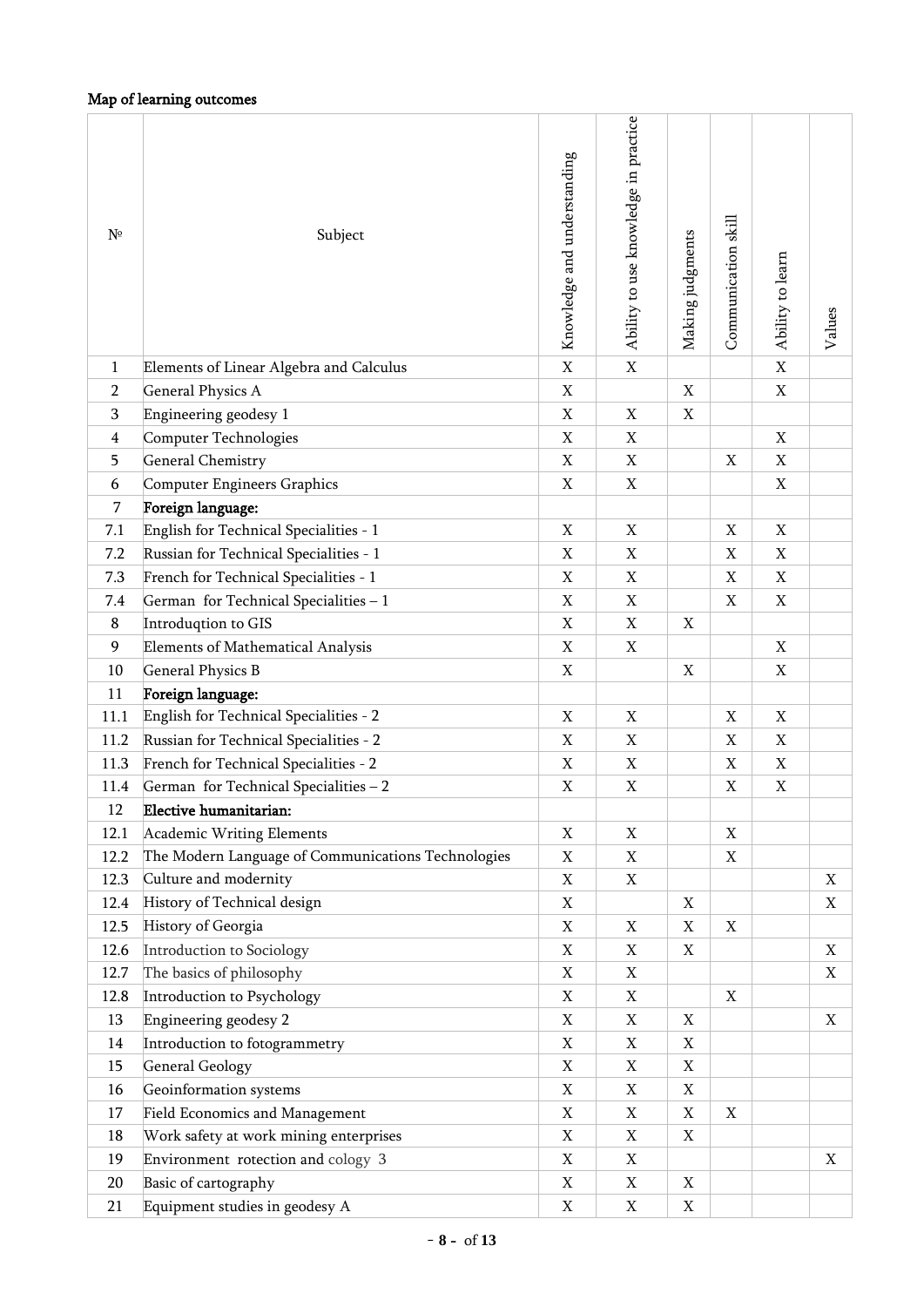| $N^{\circ}$ | Subject                                                              | Knowledge and understanding | Ability to use knowledge in practice | Making judgments | Communication skill | Ability to learn | Values      |
|-------------|----------------------------------------------------------------------|-----------------------------|--------------------------------------|------------------|---------------------|------------------|-------------|
| 22          | Mathematical processing of measurements results A                    | $\mathbf X$                 | $\mathbf X$                          | $\mathbf X$      |                     |                  |             |
| 23          | Short Course in Analytical Geometry                                  | $\mathbf X$                 | $\mathbf X$                          |                  |                     | X                |             |
| 24          | Fundamentals of mine surveying                                       | $\mathbf X$                 | $\mathbf X$                          |                  |                     |                  |             |
| 25          | Mathematical processing of measurements results B                    | X                           | X                                    | $\mathbf X$      |                     |                  |             |
| 26.1        | Fundamental of geomorphology                                         | X                           | X                                    | X                |                     |                  |             |
| 26.2        | Mining-Industrial Geology                                            | $\mathbf X$                 |                                      | $\mathbf X$      |                     |                  | $\mathbf X$ |
| 27          | Introduction to remote sensing                                       | $\mathbf X$                 | $\mathbf X$                          | $\mathbf X$      |                     |                  |             |
| 28          | GIS cartography                                                      | $\mathbf X$                 | X                                    | $\mathbf X$      |                     |                  |             |
| 29          | Land use planning                                                    | X                           | X                                    | X                |                     |                  |             |
| 30          | Equipment studies in geodesy B                                       | X                           | X                                    | X                |                     |                  | X           |
| 31          | Land cadastre                                                        | $\mathbf X$                 | $\mathbf X$                          | $\mathbf X$      |                     |                  |             |
| 32          | Underground Mines and the Construction of Buildinds<br><b>Basics</b> | X                           |                                      |                  | X                   | X                |             |
| 33          | Modern geodesic systems A                                            | X                           | X                                    | X                |                     |                  |             |
| 34          | Higher geodesy                                                       | X                           | X                                    | X                |                     |                  |             |
| 35          | Aerial photography                                                   | X                           | X                                    | $\mathbf X$      |                     |                  |             |
| 36          | Mine surveying                                                       | X                           | X                                    | $\mathbf X$      |                     |                  |             |
| 37          | Mining geometry 1                                                    | X                           | X                                    | X                |                     |                  |             |
| 38          | General gravimetry                                                   | X                           | X                                    | X                |                     |                  |             |
| 39          | Appled geodesy 1                                                     | X                           | $\mathbf X$                          | $\mathbf X$      |                     |                  |             |
| 40          | Modern geodesic systems B                                            | X                           | X                                    | X                |                     |                  | $\mathbf X$ |
| 41          | Group 5 of Elective Subjects                                         |                             |                                      |                  |                     |                  |             |
| 41.1        | Case of mine surveying                                               | X                           | Χ                                    | X                |                     |                  | X           |
| 41.2        | Appled geodesy 2                                                     | X                           | X                                    | X                |                     |                  |             |
| 41.3        | Basics of land law                                                   | X                           | X                                    | X                |                     |                  |             |
| 42          | <b>Group 5 of Elective Subjects</b>                                  |                             |                                      |                  |                     |                  |             |
| 42.1        | Minerals in Mineral Processing Technology                            | X                           | X                                    | X                |                     |                  |             |
| 42.2        | The Basics of City Planning                                          | X                           |                                      | X                | X                   |                  |             |
| 42.3        | Administration of Land                                               | X                           | X                                    | $\mathbf X$      |                     | X                | X           |
| 43          | <b>Group 5 of Elective Subjects</b>                                  |                             |                                      |                  |                     |                  |             |
| 43.1        | Mining geometry                                                      | X                           | Χ                                    | X                |                     |                  |             |
| 43.2        | Geodetic gravimetry                                                  | X                           | Χ                                    | X                |                     |                  |             |
| 43.3        | Spatial information systems of land                                  | X                           | X                                    | X                |                     |                  |             |
| 44          | <b>Group 5 of Elective Subjects</b>                                  |                             |                                      |                  |                     |                  |             |
| 44.1        | Underground Processing ofMinerals                                    | X                           | X                                    | X                |                     | X                |             |
| 44.2        | <b>Building technology</b>                                           | X                           | X                                    | X                |                     |                  |             |
| 44.3        | Urban cadastre                                                       | X                           | X                                    | X                |                     |                  |             |
| 45          | <b>Group 5 of Elective Subjects</b>                                  |                             |                                      |                  |                     |                  |             |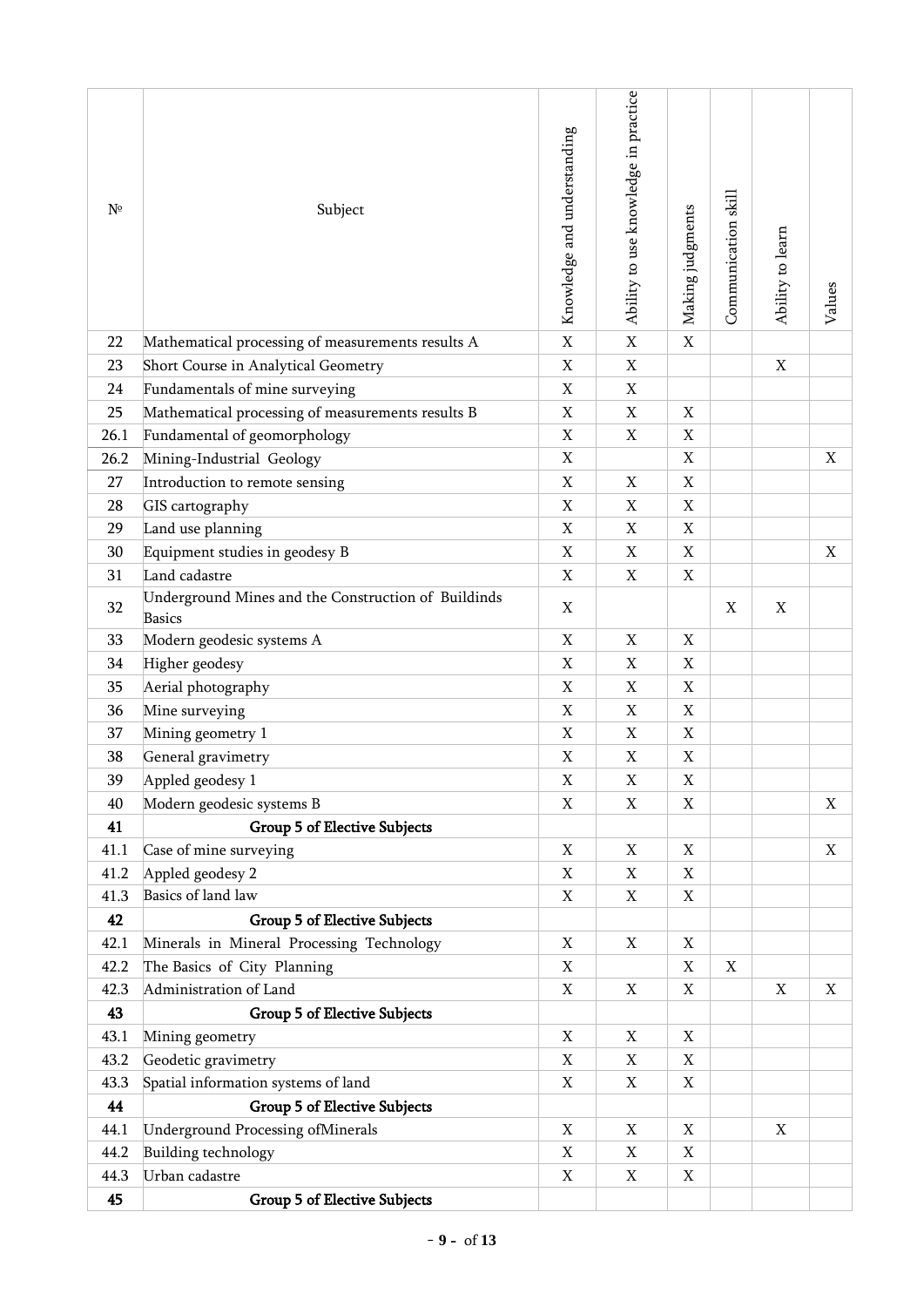| N <sup>o</sup> | Subject                                                  | Knowledge and understanding | Ability to use knowledge in practice | Making judgments | Communication skill | Ability to learn | Values      |
|----------------|----------------------------------------------------------|-----------------------------|--------------------------------------|------------------|---------------------|------------------|-------------|
| 45.1           | Mining safety and aerologic                              | $\overline{X}$              | $\overline{X}$                       | $\mathbf X$      |                     |                  |             |
| 45.2           | General Engineering Geology                              | $\mathbf X$                 |                                      | $\mathbf X$      |                     | $\mathbf X$      |             |
| 45.3           | Land (real estate) registration                          | $\mathbf X$                 | $\mathbf X$                          | $\mathbf X$      |                     |                  |             |
| 46             | Bachelors thesis in engineering geodesy                  | $\mathbf X$                 | X                                    | $\mathbf X$      | X                   | X                |             |
| 47             | Training practice in geodesy                             | $\mathbf X$                 |                                      | $\mathbf X$      |                     | $\mathbf X$      |             |
| 48             | Free components (Each 5 credits)                         |                             |                                      |                  |                     |                  |             |
| 48.1           | Mine mechanical equipment (4 credits)                    | $\mathbf X$                 |                                      | $\mathbf X$      |                     | $\mathbf X$      |             |
| 48.2           | The Technology of Construction of underground Structures | $\mathbf X$                 |                                      |                  | X                   | X                |             |
| 48.3           | Numismatics and Bonistics                                | $\mathbf X$                 | $\mathbf X$                          | $\mathbf X$      | $\mathbf X$         |                  |             |
| 48.4           | Financial institutions and markets                       | $\mathbf X$                 | $\mathbf X$                          | $\mathbf X$      | $\mathbf X$         | $\mathbf X$      |             |
| 48.5           | History of religions                                     | X                           | X                                    | X                | X                   | $\mathbf X$      | $\mathbf X$ |
| 48.6           | Tourism                                                  | $\mathbf X$                 | $\mathbf X$                          | $\mathbf X$      | $\mathbf X$         | $\mathbf X$      | $\mathbf X$ |
| 48.7           | Politology                                               | X                           | X                                    | X                | X                   | $\mathbf X$      | X           |
| 48.8           | Monuments of World Culture Heritage (6 credit)           | $\mathbf X$                 | $\mathbf X$                          | $\mathbf X$      |                     | $\mathbf X$      |             |
| 48.9           | Museology (4 credit)                                     | $\mathbf X$                 | $\overline{X}$                       | $\mathbf X$      | $\mathbf X$         |                  |             |
| 48.10          | Cultural Heritage and Tourism                            | $\mathbf X$                 |                                      | $\mathbf X$      |                     |                  | $\mathbf X$ |
| 48.11          | Chromatics                                               | $\mathbf X$                 |                                      | X                | $\mathbf X$         |                  |             |
| 48.12          | Teknosystem and ecosystem                                | X                           | X                                    |                  | X                   | X                | X           |
| 48.13          | All about oil                                            | $\mathbf X$                 |                                      |                  | X                   |                  | $\mathbf X$ |
|                | 48.14 Democracy and Citienship                           | $\mathbf X$                 | X                                    | X                |                     |                  | X           |

# Program curriculum

|                |              |                                                   |                             | Hours   |                                   |                      |            |          |                        |                      |                |                     |
|----------------|--------------|---------------------------------------------------|-----------------------------|---------|-----------------------------------|----------------------|------------|----------|------------------------|----------------------|----------------|---------------------|
| $N^{\circ}$    | Subject code | Subject                                           | Credit/Hours<br><b>ECTS</b> | Lecture | group)<br>(work in the<br>Seminar | classes<br>Practical | Laboratory | Practice | work/project<br>Course | exam<br>Mid-semester | exam<br>Final  | work<br>Independent |
| $\mathbf{1}$   | MAS34308G1   | <b>Elements of Linear</b><br>Algebra and Calculus | 5/125                       | 15      |                                   | 30                   |            |          |                        | 1                    | 2              | 77                  |
| $\overline{2}$ | PHS51208G1   | General Physics A                                 | 4/100                       | 15      |                                   |                      | 15         |          |                        | $\mathbf{1}$         | $\overline{2}$ | 67                  |
| 3              | PHS41803G1   | Engineering geodesy 1                             | 3/75                        | 15      |                                   |                      | 15         |          |                        | 1                    | $\mathbf{1}$   | 43                  |
| 4              | ICT10303G2   | Computer Technologies                             | 4/100                       | 4       |                                   |                      | 26         |          |                        | 3                    |                | 66                  |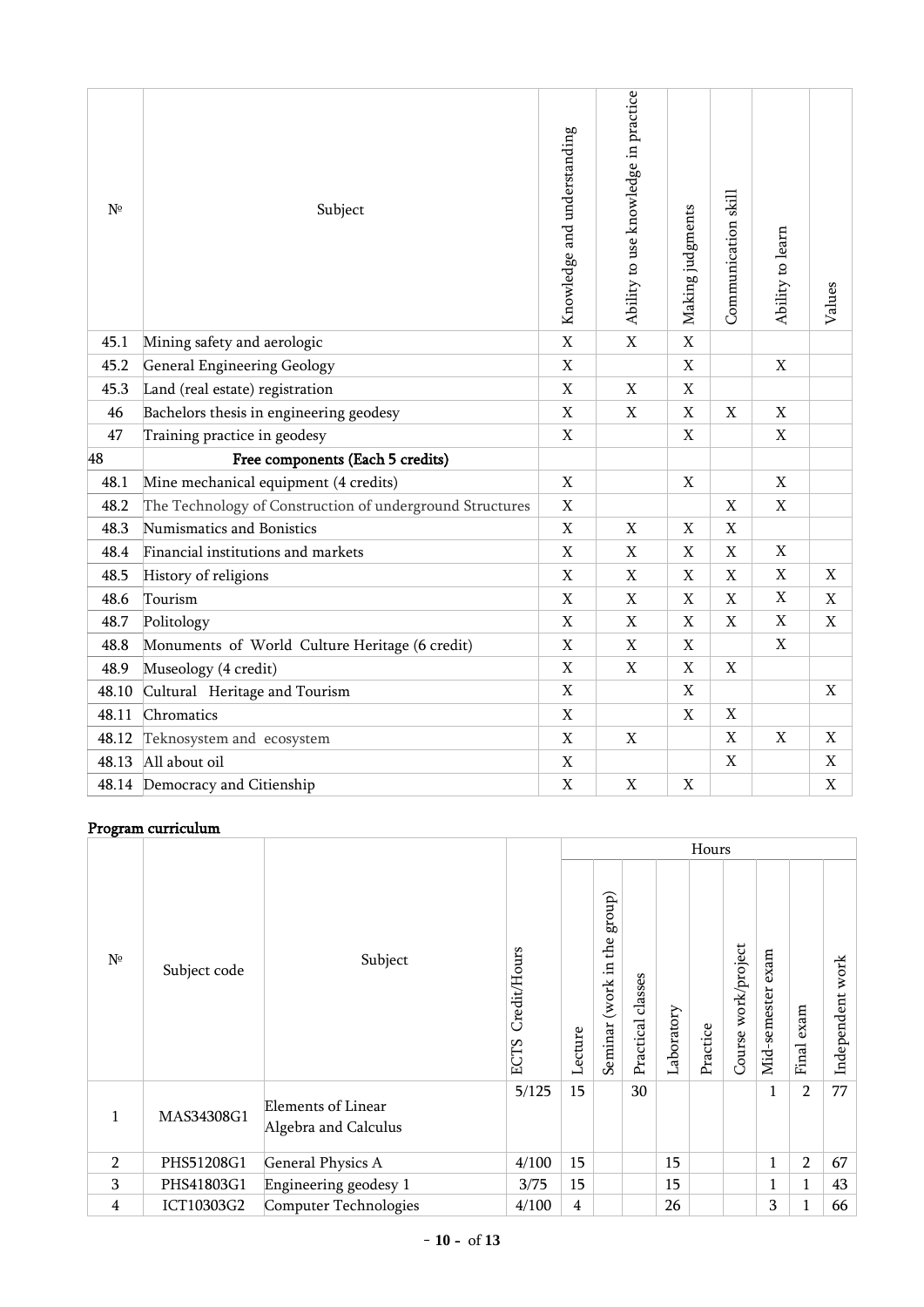|             |              |                                                       |                      |         |                             |                   |            | Hours    |                     |                   |                |                  |
|-------------|--------------|-------------------------------------------------------|----------------------|---------|-----------------------------|-------------------|------------|----------|---------------------|-------------------|----------------|------------------|
| $N^{\circ}$ | Subject code | Subject                                               | Credit/Hours<br>ECTS | Lecture | Seminar (work in the group) | Practical classes | Laboratory | Practice | Course work/project | Mid-semester exam | Final exam     | Independent work |
| 5           | PHS16404G1   | General Chemistry                                     | 4/100                | 15      |                             |                   | 15         |          |                     | $\mathbf{1}$      | $\mathbf{1}$   | 68               |
| 6           | EET70805G1   | Computer Engineers Graphics                           | 3/75                 |         |                             | 30                |            |          |                     | $\mathbf{1}$      | $\mathbf{1}$   | 43               |
| 7           |              | Foreign language:                                     |                      |         |                             |                   |            |          |                     |                   |                |                  |
| 7.1         | LEH14412G1   | English for Technical Specialities - 1                | 3/75                 |         |                             | 30                |            |          |                     | $\mathbf{1}$      | $\mathbf{1}$   | 43               |
| 7.2         | LEH14612G1   | Russian for Technical Specialities - 1                | 3/75                 |         |                             | 30                |            |          |                     | $\mathbf{1}$      | $\mathbf{1}$   | 43               |
| 7.3         | LEH14812G1   | French for Technical Specialities - 1                 | 3/75                 |         |                             | 30                |            |          |                     | $\mathbf{1}$      | $\mathbf{1}$   | 43               |
| 7.4         | LEH15012G1   | German for Technical Specialities -                   | 3/75                 |         |                             | 30                |            |          |                     | $\mathbf{1}$      | $\mathbf{1}$   | 43               |
| 8           | ICT39603G1   | Introduqtion to GIS                                   | 4/100                | 15      |                             | 15                |            |          |                     | $\mathbf{1}$      | 1              | 68               |
| 9           | MAS33308G1   | <b>Elements of Mathematical Analysis</b>              | 5/125                | 15      |                             | 30                |            |          |                     | $\mathbf{1}$      | $\overline{2}$ | 77               |
| 10          | PHS51308G1   | <b>General Physics B</b>                              | 4/100                | 15      |                             | 15                |            |          |                     | $\mathbf{1}$      | $\overline{2}$ | 67               |
| 11          |              | Foreign language:                                     |                      |         |                             |                   |            |          |                     |                   |                |                  |
| 11.1        | LEH14512G1   | English for Technical Specialities - 2                | 3/75                 |         |                             | 30                |            |          |                     | $\mathbf{1}$      | $\mathbf{1}$   | 43               |
| 11.2        | LEH14712G1   | Russian for Technical Specialities - 2                | 3/75                 |         |                             | 30                |            |          |                     | $\mathbf{1}$      | $\mathbf{1}$   | 43               |
| 11.3        | LEH14912G1   | French for Technical Specialities - 2                 | 3/75                 |         |                             | 30                |            |          |                     | $\mathbf{1}$      | $\mathbf{1}$   | 43               |
| 11.4        | LEH15112G1   | German for Technical Specialities -<br>2              | 3/75                 |         |                             | 30                |            |          |                     | $\mathbf{1}$      | $\mathbf{1}$   | 43               |
| 12          |              |                                                       |                      |         |                             |                   |            |          |                     |                   |                |                  |
| 12.1        | LEH12112G1   | Academic Writing Elements                             | 3/75                 | 15      | 15                          |                   |            |          |                     | $\mathbf{1}$      | $\mathbf{1}$   | 43               |
| 12.2        | LEH12012G1   | The Modern Language of<br>Communications Technologies | 3/75                 | 15      | 15                          |                   |            |          |                     | $\mathbf{1}$      | $\mathbf{1}$   | 43               |
| 12.3        | SOS40112G1   | Culture and modernity                                 | 3/75                 | 15      | 15                          |                   |            |          |                     | $\,1$             | $\mathbf{1}$   | 43               |
| 12.4        | ART20305G1   | History of Technical design                           | 3/75                 | 15      | 15                          |                   |            |          |                     | $\mathbf{1}$      | $\mathbf{1}$   | 43               |
| 12.5        | HEL20212G1   | History of Georgia                                    | 3/75                 | 15      | 15                          |                   |            |          |                     | $\mathbf{1}$      | 1              | 43               |
| 12.6        | SOS40312G1   | Introduction to Sociology                             | 3/75                 | 15      | 15                          |                   |            |          |                     | $\mathbf{1}$      | $\mathbf{1}$   | 43               |
| 12.7        | HEL30212G1   | The basics of philosophy                              | 3/75                 | 15      | 15                          |                   |            |          |                     | $\mathbf{1}$      | $\mathbf{1}$   | 43               |
| 12.8        | SOS30312G1   | Introduction to Psychology                            | 3/75                 | 15      | 15                          |                   |            |          |                     | $\mathbf{1}$      | $\mathbf{1}$   | 43               |
| 13          | PHS41903G1   | Engineering geodesy 2                                 | 6/150                | 15      |                             |                   | 15         | 40       |                     | $\mathbf{1}$      | $\mathbf{1}$   | 78               |
| 14          | ICT30403G2   | Introduction to fotogrammetry                         | 4/100                | 15      |                             | 15                |            |          |                     | $\mathbf{1}$      | $\mathbf{1}$   | 68               |
| 15          | PHS30703G1   | <b>General Geology</b>                                | 5/125                | 15      |                             |                   | 30         | 18       |                     | $\mathbf{1}$      | $\mathbf{1}$   | 60               |
| 16          | ICT39503G1   | Geoinformation systems                                | 5/125                | 15      |                             | 30                |            |          |                     | $\mathbf{1}$      | $\overline{2}$ | 77               |
| 17          | BUA72203G1   | Field Economics and Management                        | 3/75                 | 15      | 15                          |                   |            |          |                     | $\mathbf{1}$      | $\overline{2}$ | 42               |
| 18          | HHS22703G1   | Work safety at work mining<br>enterprises             | 3/75                 | 15      |                             |                   | 15         |          |                     | $\mathbf{1}$      | $\mathbf{1}$   | 43               |
| 19          | EET20404G1   | Environment rotection and cology                      | 3/75                 | 15      |                             |                   | 15         |          |                     | $\mathbf{1}$      | $\mathbf{1}$   | 43               |
| 20          | PHS41703G1   | Basic of cartography                                  | 4/100                | 15      |                             |                   | 15         |          |                     | $\mathbf{1}$      | $\mathbf{1}$   | 68               |
| 21          | PHS41203G1   | Equipment studies in geodesyA                         | 4/100                | 15      |                             |                   | 15         |          |                     | $\mathbf{1}$      | $\mathbf{1}$   | 68               |
| 22          | PHS42003G1   | Mathematical processing of<br>measurements results A  | 4/100                | 15      |                             | 15                |            |          |                     | 1                 | 1              | 68               |
| 23          | MAS34408G1   | Short Course in Analytical Geometry                   | 4/100                | 15      |                             | 15                |            |          |                     | $\mathbf{1}$      | $\overline{2}$ | 67               |
| 24          | MAP45303G1   | Fundamentals of mine surveying                        | 3/75                 | 15      |                             |                   | 15         |          |                     | 1                 | $\mathbf{1}$   | 43               |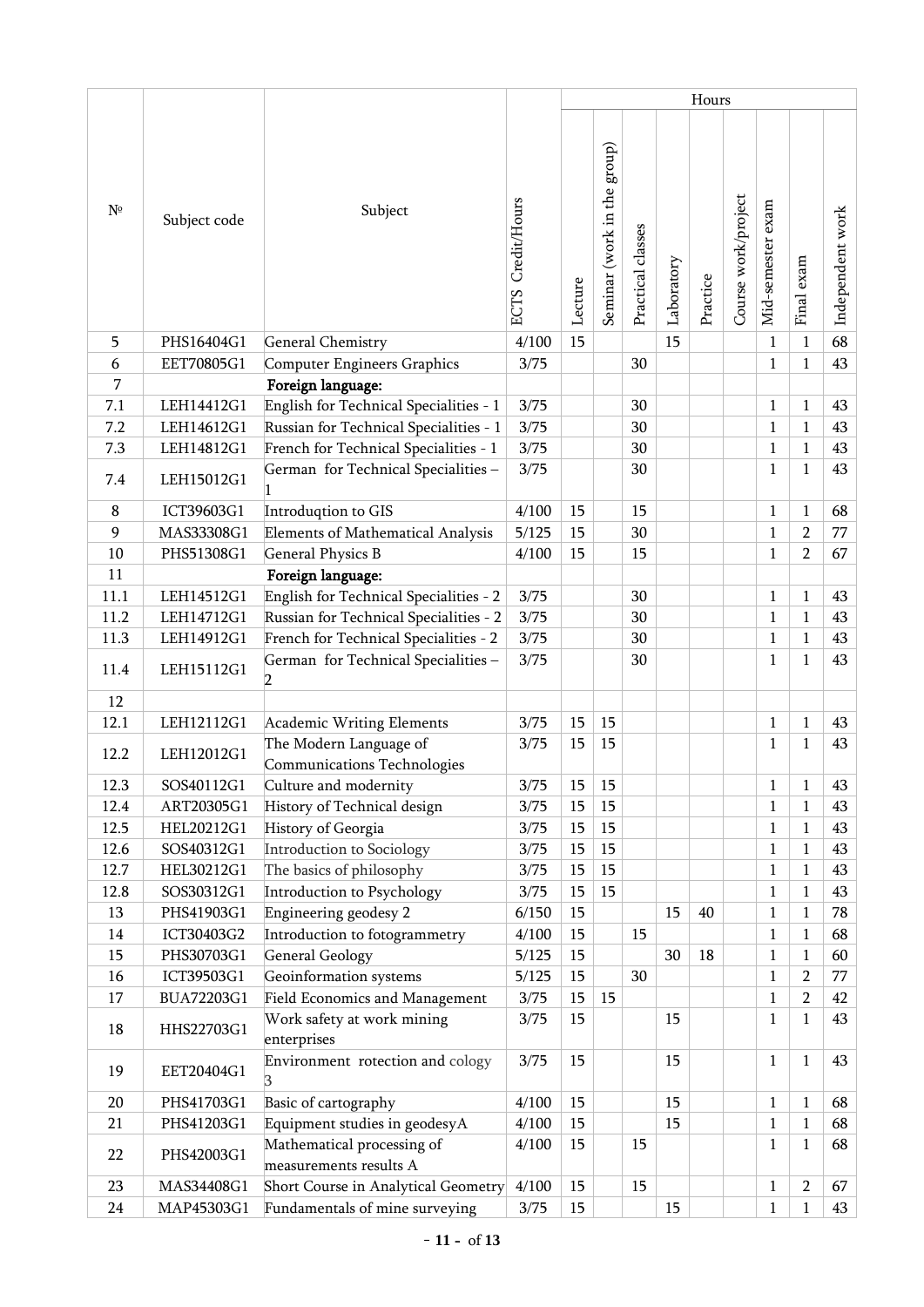|             |              |                                                                                       |                             |          | Hours                       |                   |            |          |                     |                              |                              |                  |
|-------------|--------------|---------------------------------------------------------------------------------------|-----------------------------|----------|-----------------------------|-------------------|------------|----------|---------------------|------------------------------|------------------------------|------------------|
| $N^{\circ}$ | Subject code | Subject                                                                               | Credit/Hours<br><b>ECTS</b> | Lecture  | Seminar (work in the group) | Practical classes | Laboratory | Practice | Course work/project | Mid-semester exam            | Final exam                   | Independent work |
| 25          | PHS42103G1   | Mathematical processing of<br>measurements results B                                  | 5/125                       | 15       |                             | 30                |            |          |                     | $\mathbf{1}$                 | $\mathbf{1}$                 | 78               |
| 26          |              | 1. PHS30803G1 Fundamental of geomorphology<br>2. PHS32603G1 Mining-Industrial Geology | 3/75<br>3/75                | 15<br>15 |                             | 15<br>15          |            |          |                     | $\mathbf{1}$<br>$\mathbf{1}$ | $\mathbf{1}$<br>$\mathbf{1}$ | 43<br>43         |
| 27          | PHS42503G1   | Introduction to remote sensing                                                        | 4/100                       | 15       |                             | 15                |            |          |                     | $\mathbf{1}$                 | $\mathbf{1}$                 | 68               |
| 28          | ICT39703G1   | GIS cartography                                                                       | 4/100                       | 15       |                             | 15                |            |          |                     | $\mathbf{1}$                 | $\mathbf{1}$                 | 68               |
| 29          | BUA77603G1   | Land use planning                                                                     | 4/100                       | 15       |                             | 15                |            |          |                     | $\mathbf{1}$                 | $\mathbf{1}$                 | 68               |
| 30          | PHS41303G1   | Equipment studies in geodesyB                                                         |                             | 15       |                             |                   | 30         | 40       |                     | $\mathbf{1}$                 | $\mathbf{1}$                 | 88               |
|             |              |                                                                                       | 7/175                       |          |                             |                   |            |          |                     |                              |                              |                  |
| 31          | SOS56803G1   | Land cadastre                                                                         | 5/125                       | 15       |                             | 30                |            |          |                     | $\mathbf{1}$                 | $\mathbf{1}$                 | 78               |
| 32          | MAP40603G1   | Underground Mines and the<br>Construction of Buildinds Basics                         | 5/125                       | 15       |                             | 30                |            |          |                     | $\mathbf{1}$                 | $\mathbf{1}$                 | 78               |
| 33          | PHS41503G1   | Modern geodesic systems A                                                             | 4/100                       | 15       |                             |                   | 15         |          |                     | $\mathbf{1}$                 | $\mathbf{1}$                 | 68               |
| 34          | PHS42203G1   | Higher geodesy                                                                        | 6/150                       | 30       |                             | 30                |            |          |                     | $\mathbf{1}$                 | $\mathbf{1}$                 | 88               |
| 35          | PHS42803G1   | Aerial photography                                                                    | 5/125                       | 15       |                             |                   | 30         |          |                     | $\mathbf{1}$                 | $\mathbf{1}$                 | 78               |
| 36          | MAP45403G1   | Mine surveying                                                                        | 5/125                       | 15       |                             | 30                |            |          |                     | $\mathbf{1}$                 | $\mathbf{1}$                 | 78               |
| 37          | MAP45103G1   | Mining geometry 1                                                                     | 5/125                       | 15       |                             | 30                |            |          |                     | $\mathbf{1}$                 | $\mathbf{1}$                 | 78               |
| 38          | PHS21903G1   | General gravimetry                                                                    | 4/100                       | 15       |                             | 15                |            |          |                     | $\mathbf{1}$                 | $\mathbf{1}$                 | 68               |
| 39          | PHS42303G1   | Appled geodesy 1                                                                      | 4/100                       | 15       |                             | 15                |            |          |                     | $\mathbf{1}$                 | $\mathbf{1}$                 | 68               |
| 40          | PHS41603G1   | Modern geodesic systems B                                                             | 7/175                       | 15       |                             |                   | 30         | 40       |                     | $\mathbf{1}$                 | $\mathbf{1}$                 | 88               |
| 41          |              | Group 1 of Elective Subjects                                                          |                             |          |                             |                   |            |          |                     |                              |                              |                  |
| 41.1        | MAP45503G1   | Case of mine surveying                                                                | 5/125                       | 9        |                             |                   | 9          | 42       |                     | $\mathbf{1}$                 | $\mathbf{1}$                 | 63               |
| 41.2        | PHS42403G1   | Appled geodesy 2                                                                      | 5/125                       | 15       |                             | 30                |            |          |                     | $\,1$                        | $\mathbf 1$                  | 78               |
| 41.3        | AW11503G2    | Basics of land law                                                                    | 5/125                       | 15       | 30                          |                   |            |          |                     | $\mathbf{1}$                 | $\mathbf{1}$                 | 78               |
| 42          |              | <b>Group 2 of Elective Subjects</b>                                                   |                             |          |                             |                   |            |          |                     |                              |                              |                  |
| 42.1        | MAP45003G1   | Minerals in Mineral Processing<br>Technology                                          | 5/125                       | 15       |                             |                   | 30         |          |                     | $\mathbf{1}$                 | 1                            | 78               |
| 42.2        | AAC01201G1   | Building technology                                                                   | 5/125                       | 15       | 30                          |                   |            |          |                     | $\mathbf{1}$                 | 1                            | 78               |
| 42.3        | MAP45003G1   | Administration of Land                                                                |                             |          |                             |                   |            |          |                     |                              |                              |                  |
| 43          |              | Group 3 of Elective Subjects                                                          |                             |          |                             |                   |            |          |                     |                              |                              |                  |
| 43.1        | MAP45203G1   | Mining geometry                                                                       | 5/125                       | 15       |                             | 30                |            |          |                     | $\mathbf{1}$                 | $\mathbf{1}$                 | 78               |
| 43.2        | PHS22003G1   | Geodetic gravimetry                                                                   | 5/125                       | 15       |                             | 30                |            |          |                     | $\mathbf{1}$                 | $\mathbf{1}$                 | 78               |
| 43.3        | ICT39903G1   | Spatial information systems of land                                                   | 5/125                       | 15       |                             | 30                |            |          |                     | $\mathbf{1}$                 | 1                            | 78               |
| 44          |              | Group 4 of Elective Subjects                                                          |                             |          |                             |                   |            |          |                     |                              |                              |                  |
| 44.1        | MAP56003G1   | <b>Underground Processing ofMinerals</b>                                              | 5/125                       | 15       |                             | 30                |            |          |                     | $\mathbf{1}$                 | 1                            | 78               |
| 44.2        | AAC17906G1   | The Basics of City Planning                                                           | 5/125                       | 15       | 30                          |                   |            |          |                     | $\mathbf{1}$                 | 1                            | 78               |
| 44.3        | SOS56903G1   | Urban cadastre                                                                        | 5/125                       | 15       |                             | 30                |            |          |                     | $\mathbf{1}$                 | $\mathbf{1}$                 | 78               |
| 45          |              | <b>Group 5 of Elective Subjects</b>                                                   |                             |          |                             |                   |            |          |                     |                              |                              |                  |
| 45.1        | HHS26203G1   | Mining safety and aerologic                                                           | 5/125                       | 30       |                             | 15                |            |          |                     | $\mathbf{1}$                 | $\mathbf{1}$                 | 78               |
| 45.2        | PHS31003G2   | General Engineering Geology                                                           | 5/125                       | 15       |                             | 30                |            |          |                     | $\mathbf{1}$                 | $\mathbf{1}$                 | 78               |
| 45.3        | BUA77503G1   | Land (real estate) registration                                                       | 5/125                       | 15       |                             | 30                |            |          |                     | $\mathbf{1}$                 | $\mathbf{1}$                 | 78               |
| 46          | PHS45003G2   | Bachelors thesis in engineering<br>geodesy                                            | 10/250                      |          |                             |                   |            |          | 120                 | $\mathbf{1}$                 | 1                            | 128              |